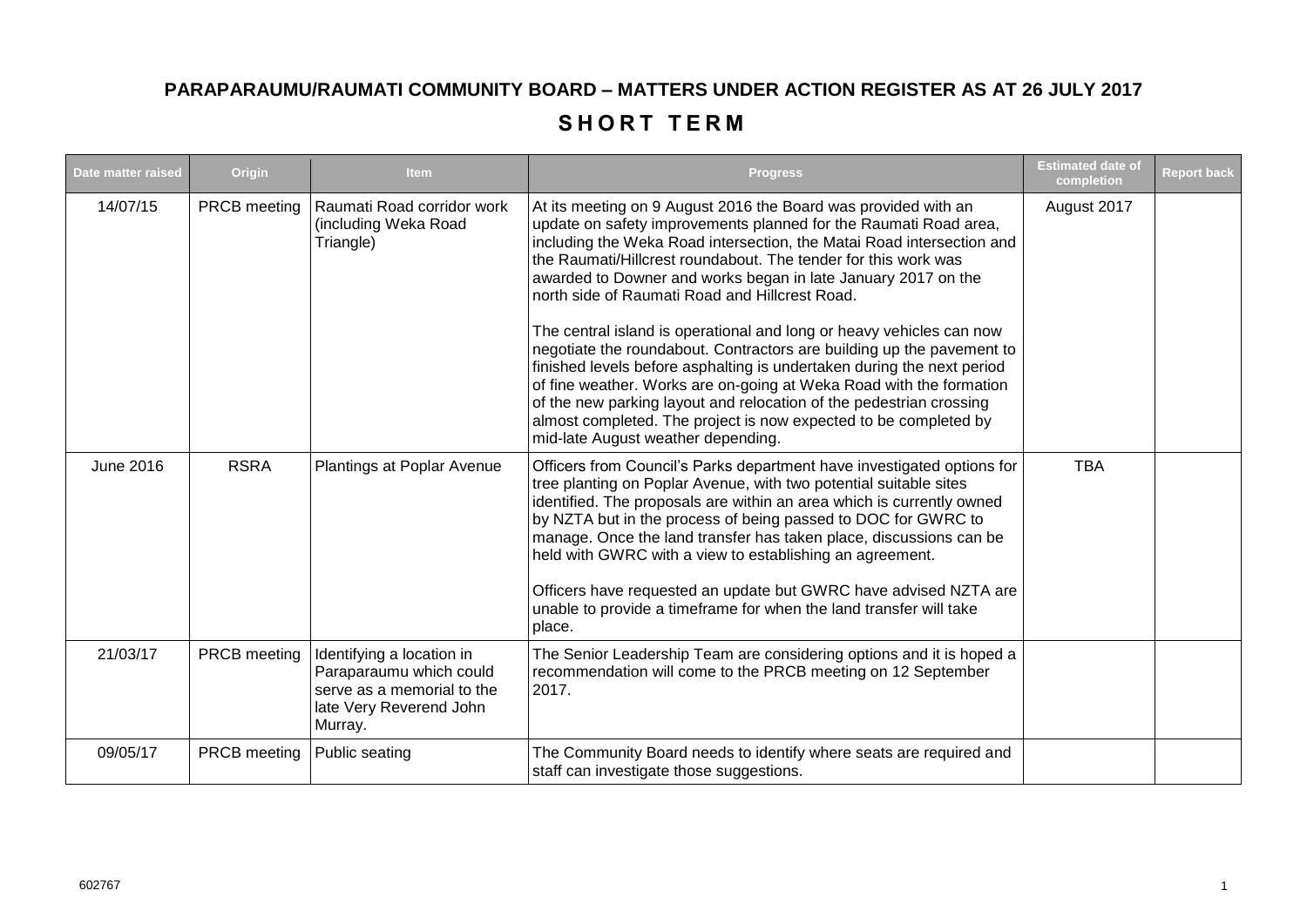## **PARAPARAUMU/RAUMATI COMMUNITY BOARD – MATTERS UNDER ACTION REGISTER AS AT 26 JULY 2017**

## **L O N G T E R M**

| Date matter raised | Origin                                                                                      | <b>Item</b>                                            | <b>Progress</b>                                                                                                                                                                                                                                                                                                                                                                                                                                                                                                                                                                                                                                                                                                                                                                                                                                                                                                                                                                                                                     | <b>Estimated date of</b><br>completion | <b>Report back</b> |
|--------------------|---------------------------------------------------------------------------------------------|--------------------------------------------------------|-------------------------------------------------------------------------------------------------------------------------------------------------------------------------------------------------------------------------------------------------------------------------------------------------------------------------------------------------------------------------------------------------------------------------------------------------------------------------------------------------------------------------------------------------------------------------------------------------------------------------------------------------------------------------------------------------------------------------------------------------------------------------------------------------------------------------------------------------------------------------------------------------------------------------------------------------------------------------------------------------------------------------------------|----------------------------------------|--------------------|
| Mid 2015           | LTP 2015-35                                                                                 | Redevelopment of the<br>Raumati pool building          | Planning will commence in 2017/18.                                                                                                                                                                                                                                                                                                                                                                                                                                                                                                                                                                                                                                                                                                                                                                                                                                                                                                                                                                                                  | 2020                                   |                    |
| Mid 2015           | LTP 2015-35                                                                                 | Investment in a Performing<br>Arts Centre <sup>1</sup> | Good progress is being made with negotiations relating to the funding<br>and access agreement between the Council and the College.                                                                                                                                                                                                                                                                                                                                                                                                                                                                                                                                                                                                                                                                                                                                                                                                                                                                                                  | 2016/17                                |                    |
| 17/07/12           | Raumati South<br><b>Residents</b><br>Association -<br>public speaking<br>at PRCB<br>meeting | Reduced speed through<br>Raumati South Village         | Council officers will be attending the Board meeting of 1 August 2017<br>to provide an update.                                                                                                                                                                                                                                                                                                                                                                                                                                                                                                                                                                                                                                                                                                                                                                                                                                                                                                                                      | mid 2017                               |                    |
| 17/07/12           | PRCB meeting                                                                                | <b>Town Centres Project</b>                            | Paraparaumu<br>Work is going well on the upgrade of the Kāpiti Lights area. We are<br>working on two sites there, improvements to the Coastlands Parade<br>laneway and the area connecting Coastlands with Kāpiti Lights:<br>Coastlands Parade laneway<br>During work on the laneway we encountered unexpected shallow<br>water pipes. This slowed work in the area hence starting on the other<br>site. We have now fixed and relocated those pipes which means we<br>can get back on with the work in the laneway which will see new<br>planting and paving. We are also installing some innovative lighting<br>and will be calling for public art submissions for a mural on one of the<br>laneway walls.<br>Coastlands/Kāpiti Lights connection<br>We have started laying pavers, and will be expanding the site up to the<br>Kāpiti Lights boundary, which means the loss of 12 car parks adjacent<br>to the small block wall. These car parks are being permanently<br>removed to allow for the public space we are creating. | Ongoing                                |                    |

 1 Subject to an appropriate agreement about the community use of the centre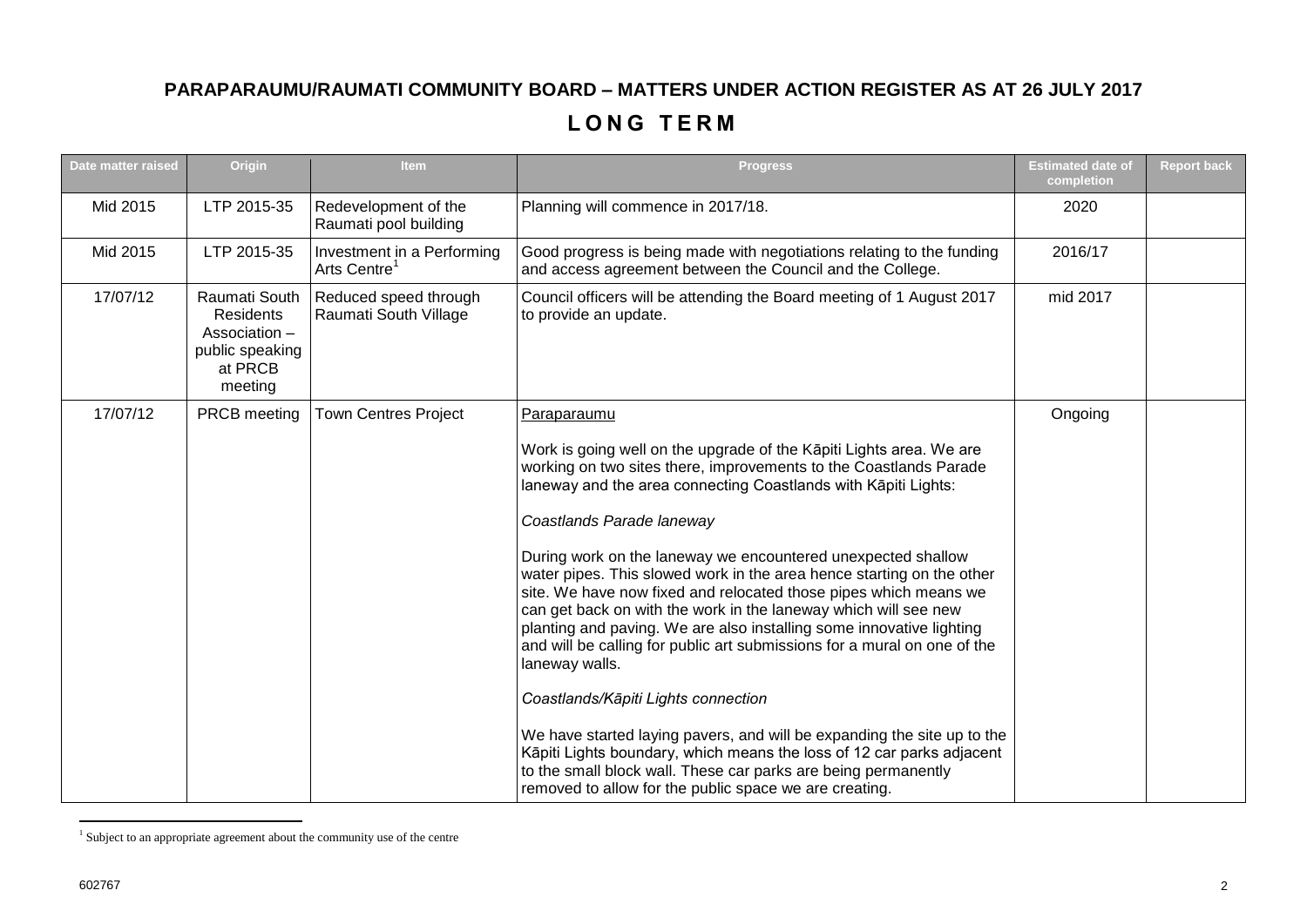|           |                    |                                                                                                                                                                                                                                                          | <b>Timeframes</b><br>We are planning to have these two stages of work completed by the<br>end of October. After this we will start on the third stage -<br>improvements at the State Highway 1 entrance to Kāpiti Lights which<br>will help to provide better connections from the railway station to Kāpiti<br>Lights and the town centre.<br>Rimu Road signalised pedestrian crossing<br>Plans to present details of the signalised pedestrian crossing on Rimu<br>Road to the Community Board and Council have been moved to 3<br>August. The installation of a signalised pedestrian crossing on Rimu<br>Road outside Coastlands newest retail pod will also help the Council<br>achieve its vision of establishing Rimu Road as the main street of<br>Paraparaumu. |         |  |
|-----------|--------------------|----------------------------------------------------------------------------------------------------------------------------------------------------------------------------------------------------------------------------------------------------------|-------------------------------------------------------------------------------------------------------------------------------------------------------------------------------------------------------------------------------------------------------------------------------------------------------------------------------------------------------------------------------------------------------------------------------------------------------------------------------------------------------------------------------------------------------------------------------------------------------------------------------------------------------------------------------------------------------------------------------------------------------------------------|---------|--|
|           | PRCB meeting       | <b>Expressway Update</b>                                                                                                                                                                                                                                 | At the PRCB meeting of 22 November 2016 the following<br>appointments were made:<br>NZTA Expressway Community Liaison Group - Jonny Best<br>appointed as representative, Guy Burns appointed as alternative<br>representative<br>NZTA Neighbourhood Impact Forum for Leinster Avenue - Kathy<br>Spiers appointed as representative<br>NZTA Neighbourhood Impact Forum for Makarini Street - Bernie<br>Randall appointed as representative<br>A verbal update from each representative will be provided at the<br>meeting.                                                                                                                                                                                                                                               | Ongoing |  |
| June 2016 | <b>Board Chair</b> | Redevelopment Plan for<br>Maclean Park, including:<br>Public Art<br>Kapiti Island<br><b>Customised Departure</b><br>Facility<br>Installation of traffic<br>calming device(s) and a<br>pedestrian crossing in<br>the Marine<br>Parade/Howell Road<br>area | The following resolutions were passed by the Council on 20 July 2017:<br>That Council approves the draft Maclean Park Management Plan<br>as attached in Appendix 2 to report CS-17-245, for consultation.<br>That Council notes that submissions are sought on all aspects of<br>both the Management Plan and Development Plan and can be on<br>any part of the plan or the plan as a whole.<br>That Council discuss with the Department of Conservation a<br>temporary structure suitable for a biosecurity check facility for<br>visitors to Kapiti Island to be relocated onto, or constructed in, the<br>vicinity of Maclean Park for operation this 2017 summer season.                                                                                            | Ongoing |  |